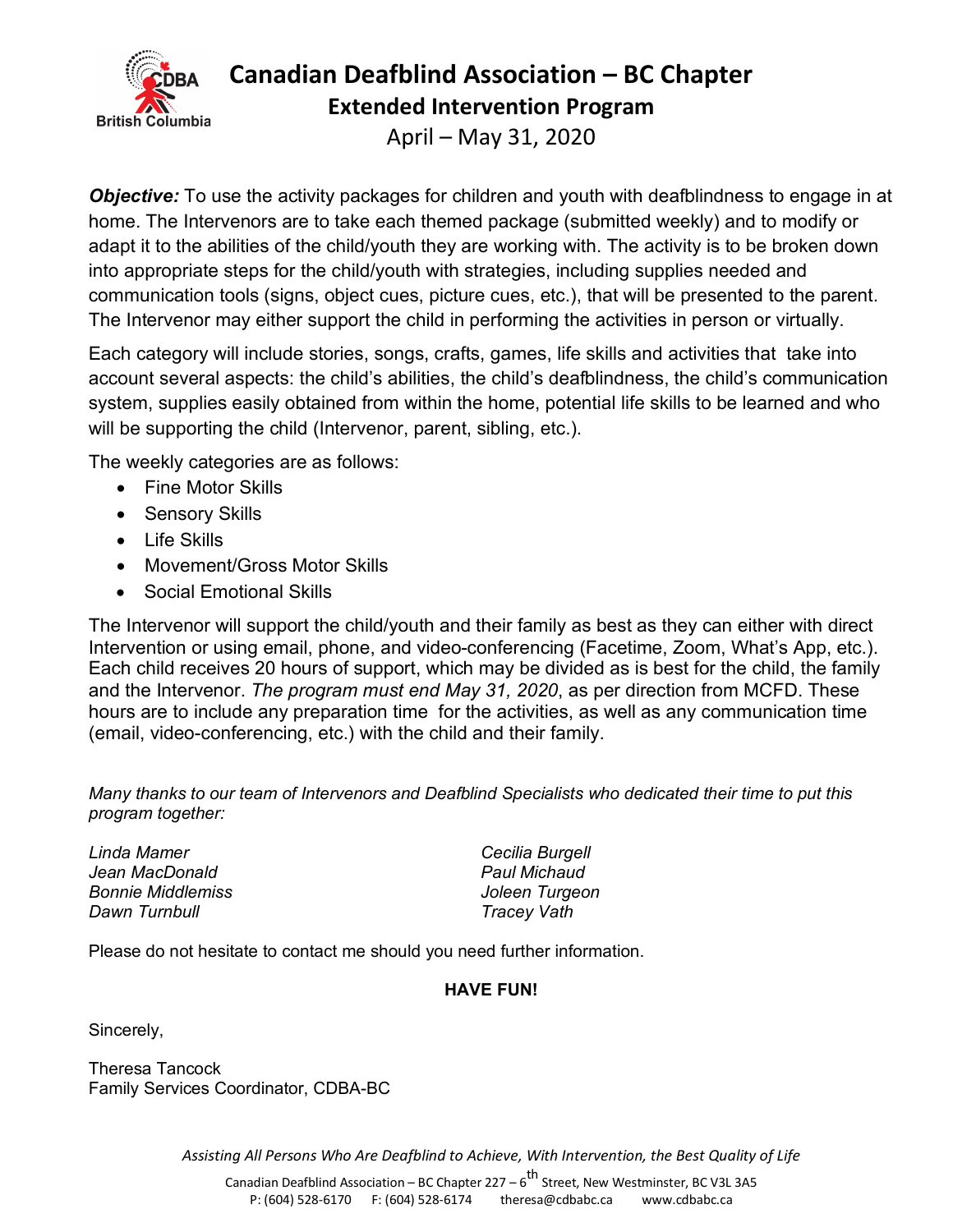

## **LIFE SKILLS Activity Package**

Here is a list of common life skills goals and some activities to help work on these goals at home. We can come up with similar lists for any Life Skills goals the family may have. There are tons of songs, stories and activities for any life skill, this is just a few selections for each topic.

## **WASHING HANDS**

#### **Songs:**

Wash Your Hands Walrus: https://www.youtube.com/watch?v=dDHJW4r3elE

The Wiggles Wash your hands: https://www.youtube.com/watch?v=DJD9zPv2NmM

Learn to Wash your Hands Song | Jack Hartmann: https://www.youtube.com/watch?v=OZ3oSvfiwU4

#### **Stories:**

Wash Your Hands By Tony Ross: https://www.youtube.com/watch?v=ljNvF650WTc

Wash Your Hands Story For Kids With Gaby And Alex https://www.youtube.com/watch?v=mYTdl3EhJJ4

Germs! Germs! Germs! - Stories For Kids: https://www.youtube.com/watch?v=Bqozl-9WYgM

#### **Crafts/Games:**

20 Ideas to Make Hand Washing for Kids FUN! https://www.123homeschool4me.com/20-ideas-to-make-hand-washing-for-kids-fun/

Germs" And Hand Washing: A Visual Demonstration For Students With Special Needs! https://www.youtube.com/watch?v=QkZCRtmT1Mk

Hand Washing Activities For Kids: https://livingmontessorinow.com/handwashing-activities-for-kids-free-songs-and-lessons/

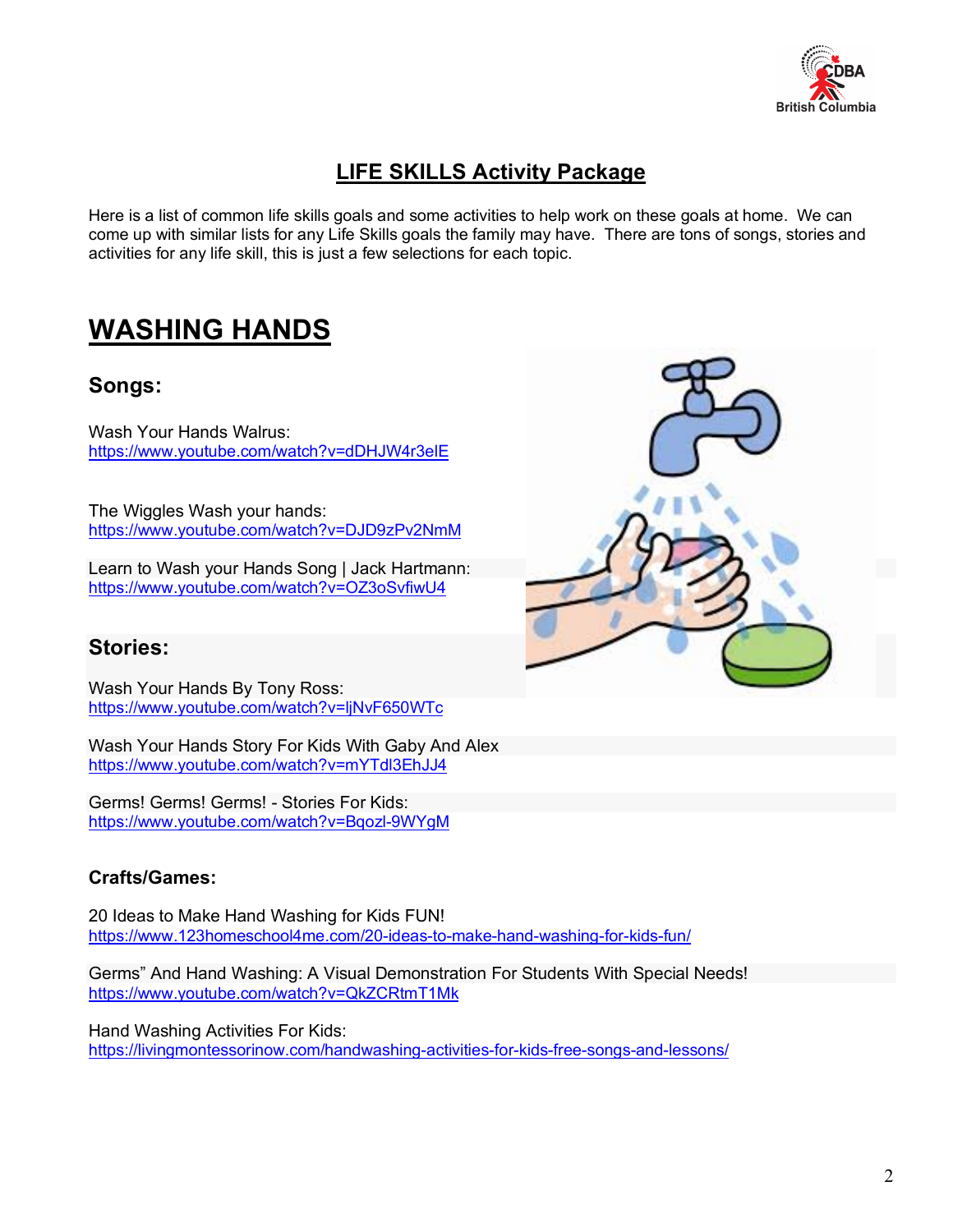

# **BRUSHING TEETH**

### **Songs:**

Tooth Brushing Song By Blippi https://www.youtube.com/watch?v=Ku-ForS6G3I

Brush Your Teeth | Kids Songs | Super Simple Songs https://www.youtube.com/watch?v=wCio\_xVlgQ0

Brush Along With Budd! Brushing Teeth Song And Dance! https://www.youtube.com/watch?v=CmZp1wdJAw4



#### **Stories:**

Why Do We Brush Our Teeth? https://www.youtube.com/watch?v=aOebfGGcjVw

Geena The Giraffe's Tremendous Tooth Adventure https://www.youtube.com/watch?v=OGcUSsbPsQQ

Pony Brushes His Teeth | Read Along https://www.youtube.com/watch?v=FGx\_JPwsaXQ

### **Craft/Games:**

Teeth Activities For Kids https://www.mykoolsmiles.com/content/teeth-activities-for-kids

The Best Teeth Games For Kids https://www.colgate.com/en-us/oral-health/life-stages/infant-kids/the-best-teeth-games-for-kids-0714

10 Games For Kids That Won't Brush Their Teeth https://www.handinhandparenting.org/2017/09/games-for-kids-that-wont-brush-teeth/

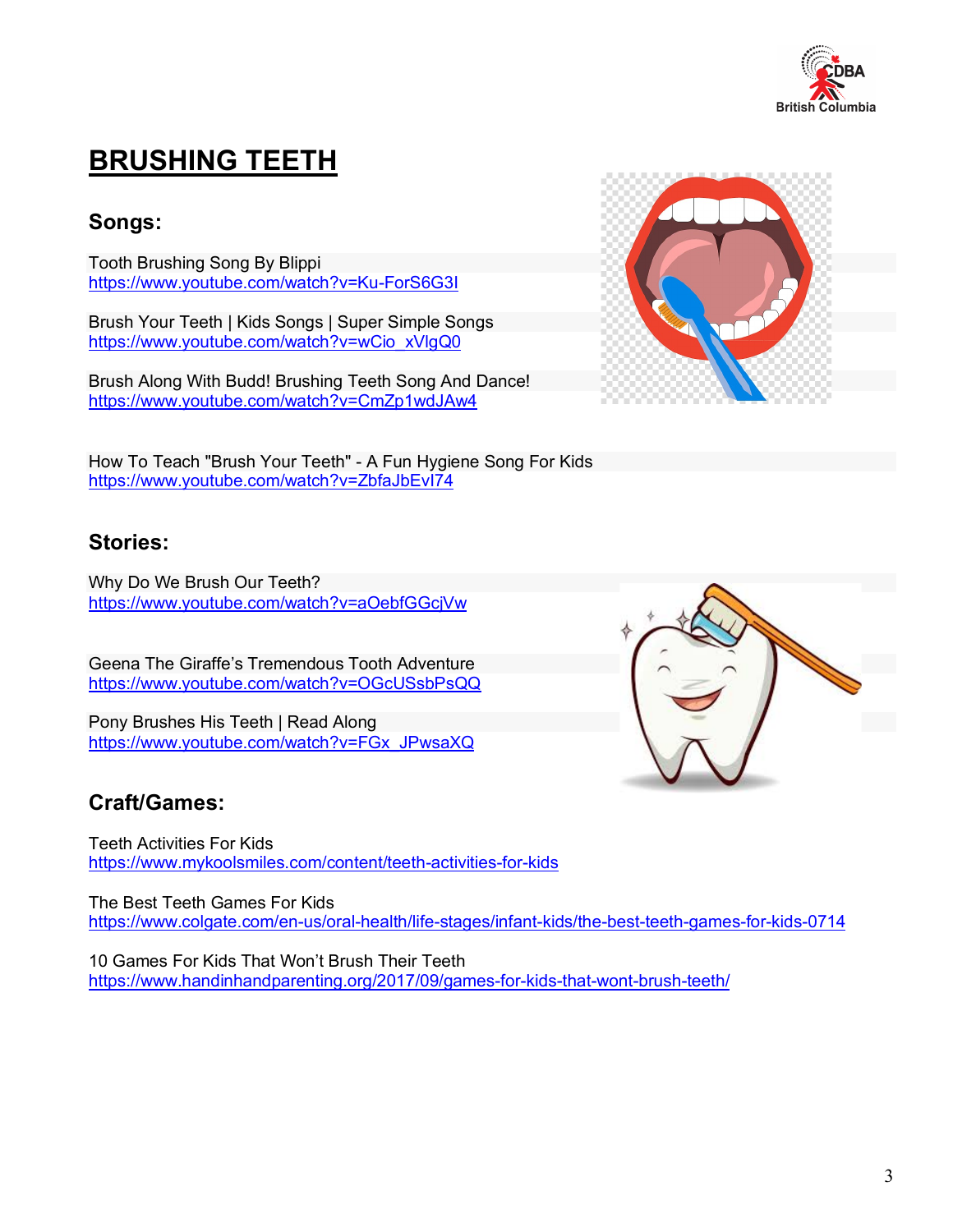

COOKBOOK

# **COOKING**

### **Songs:**

Cooking In The Kitchen - Kids Song https://www.youtube.com/watch?v=qpYD\_nCo-AU

Apples & Bananas | Super Simple Songs https://www.youtube.com/watch?v=r5WLXZspD1M **Stories:**

Curious George Cooking https://www.youtube.com/watch?v=Zx1RVVFG85Y

The Gingerbread Man https://www.youtube.com/watch?v=pckuS--UlV4



https://www.youtube.com/watch?v=Gyk55GYnGl0

### **Craft/Games:**

12 Clever Cooking Games For Kids https://redtri.com/cooking-games-for-kids/slide/1

25+ Recipes, Ideas And Tips For Cooking With Preschoolers https://www.pre-kpages.com/ideas-tips-cooking-preschoolers/

Camp Mom: Little Chef Camp https://www.toddlerapproved.com/2011/08/camp-mom-little-chef-camp.html



## **GETTING DRESSED**

### **Songs:**

This Is The Way We Get Dressed | Kids Songs https://www.youtube.com/watch?v=1GDFa-nEzlg

Get Dressed For The Day Song | The Singing Walrus https://www.youtube.com/watch?v=KDE6i\_ZZkFU

Let's Get Dressed Song | Clothes Song For Kids https://www.youtube.com/watch?v=jdgZFLKRZ0A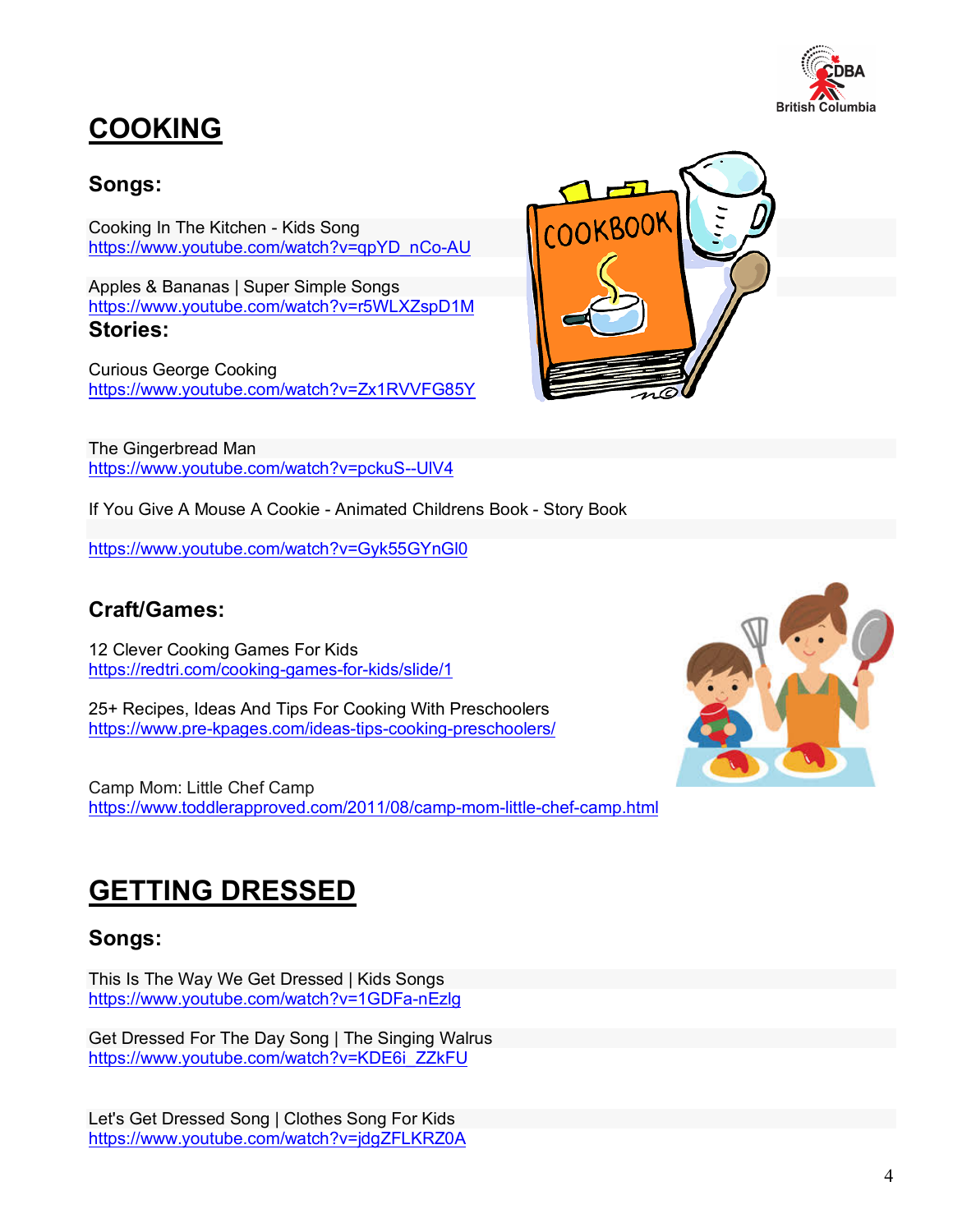

#### **Stories:**

Froggy Gets Dressed By Jonathan London https://www.youtube.com/watch?v=UveFBZ6Nn-c

You Can Dress Yourself

https://www.youtube.com/watch?v=iugZbbUvAmI

Getting Dressed With Lily And Milo https://www.youtube.com/watch?v=AoBGwe2z7n0

### **Crafts/Games:**

About Me: What I Like To Wear Craft https://alittlepinchofperfect.com/about-me-what-i-like-to-wear-kids-craft/

Cool Pinterest Craft https://twitter.com/tipsvoordeklas/status/554714190464942081

Pete The Cat Inspired Activity! https://teachpreschool.org/2012/11/26/our-new-white-shoes/

Lama Llama Red Pajama Color Words Activity https://growingbookbybook.com/llama-llama-red-pajama-color-words-activity/



# **LAUNDRY**

#### **Songs:**

This Is The Way We Wash Our Clothes https://www.youtube.com/watch?v=cRNaGwkEwB4

Wishy Washy Washer Woman ♫ Silly Dance Songs For Children https://www.youtube.com/watch?v=1k2aD2XGXwM

Clothing Song For Kids https://www.youtube.com/watch?v=KFQxBCvgx70